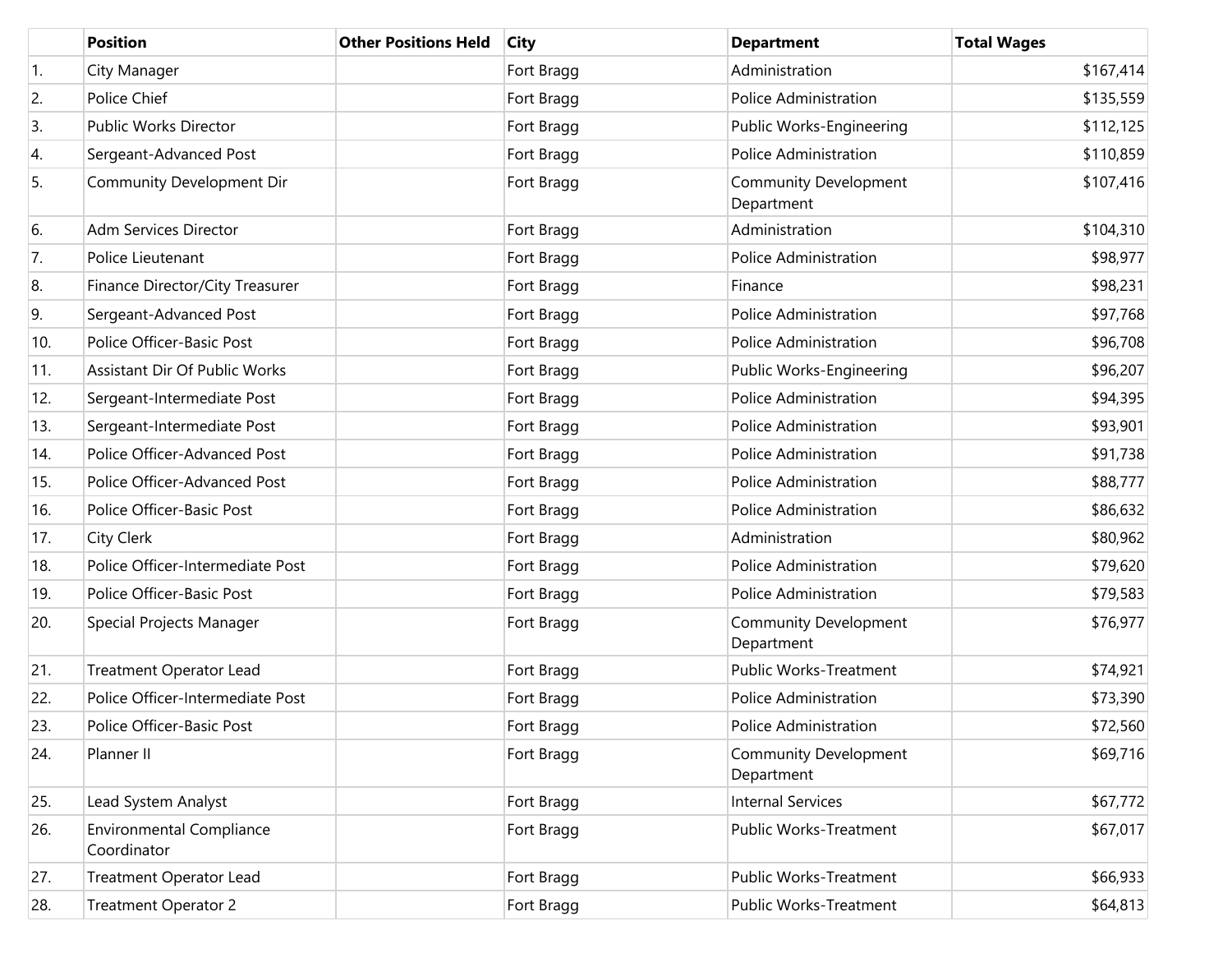| 29. | Government Accountant I           | Fort Bragg | Finance                                    | \$64,445 |
|-----|-----------------------------------|------------|--------------------------------------------|----------|
| 30. | Public Works Project Analyst      | Fort Bragg | Public Works-Engineering                   | \$63,782 |
| 31. | Lead Maintenance Worker           | Fort Bragg | Public Works-Corporation Yard              | \$63,025 |
| 32. | Government Accountant II          | Fort Bragg | Finance                                    | \$61,691 |
| 33. | <b>Community Services Officer</b> | Fort Bragg | <b>Police Administration</b>               | \$61,538 |
| 34. | <b>Treatment Operator 2</b>       | Fort Bragg | Public Works-Treatment                     | \$60,820 |
| 35. | Adm Coordinator-Pd (Res)          | Fort Bragg | <b>Police Administration</b>               | \$59,952 |
| 36. | <b>Treatment Operator 2</b>       | Fort Bragg | Public Works-Treatment                     | \$56,425 |
| 37. | Mechanic                          | Fort Bragg | Public Works-Corporation Yard              | \$55,386 |
| 38. | Engineering Technician            | Fort Bragg | Public Works-Engineering                   | \$54,952 |
| 39. | Maintenance Worker 3              | Fort Bragg | Public Works-Corporation Yard              | \$54,908 |
| 40. | <b>Treatment Operator 2</b>       | Fort Bragg | Public Works-Treatment                     | \$54,758 |
| 41. | Police Officer-Intermediate Post  | Fort Bragg | <b>Police Administration</b>               | \$53,872 |
| 42. | Administrative Assistant-Adm      | Fort Bragg | Administration                             | \$51,220 |
| 43. | Maintenance Worker 2              | Fort Bragg | Public Works-Corporation Yard              | \$51,123 |
| 44. | <b>Treatment Operator 2</b>       | Fort Bragg | Public Works-Treatment                     | \$50,716 |
| 45. | Hr Technician                     | Fort Bragg | Administration                             | \$49,720 |
| 46. | <b>Community Services Officer</b> | Fort Bragg | <b>Police Administration</b>               | \$47,764 |
| 47. | Maintenance Worker 2              | Fort Bragg | Public Works-Corporation Yard              | \$46,925 |
| 48. | <b>Community Services Officer</b> | Fort Bragg | <b>Police Administration</b>               | \$46,039 |
| 49. | Police Services Tech              | Fort Bragg | <b>Police Administration</b>               | \$45,282 |
| 50. | Police Services Tech              | Fort Bragg | <b>Police Administration</b>               | \$45,088 |
| 51. | Maintenance Worker 2              | Fort Bragg | Public Works-Corporation Yard              | \$43,649 |
| 52. | Maintenance Worker 1              | Fort Bragg | Public Works-Corporation Yard              | \$37,779 |
| 53. | <b>Assistant Planner</b>          | Fort Bragg | <b>Community Development</b><br>Department | \$37,776 |
| 54. | Maintenance Worker 1              | Fort Bragg | Public Works-Corporation Yard              | \$35,411 |
| 55. | Systems Technician                | Fort Bragg | <b>Internal Services</b>                   | \$32,562 |
| 56. | Finance Tech II                   | Fort Bragg | Finance                                    | \$32,250 |
| 57. | <b>Engineering Technician</b>     | Fort Bragg | Public Works-Engineering                   | \$30,823 |
| 58. | Grant Assistant-Cdd               | Fort Bragg | <b>Community Development</b><br>Department | \$24,667 |